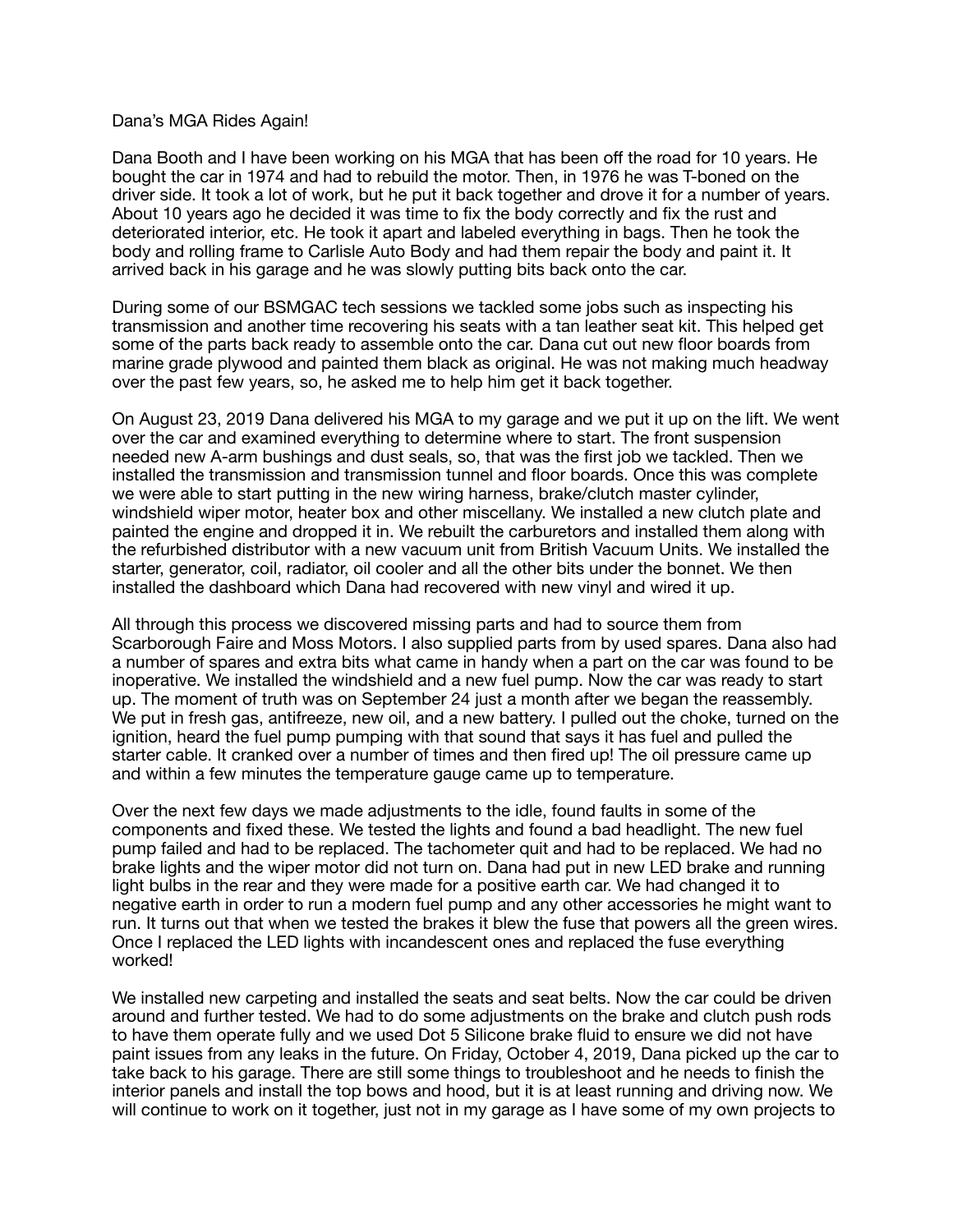work on over the winter. Dana and I enjoyed working on the car together and going to lunch each day we worked. I really enjoyed our time working and solving problems and Dana's wife, Kathy, is happy to have the car running again. I look forward to seeing it at various club events this coming year.

Dana's MGA in 2012

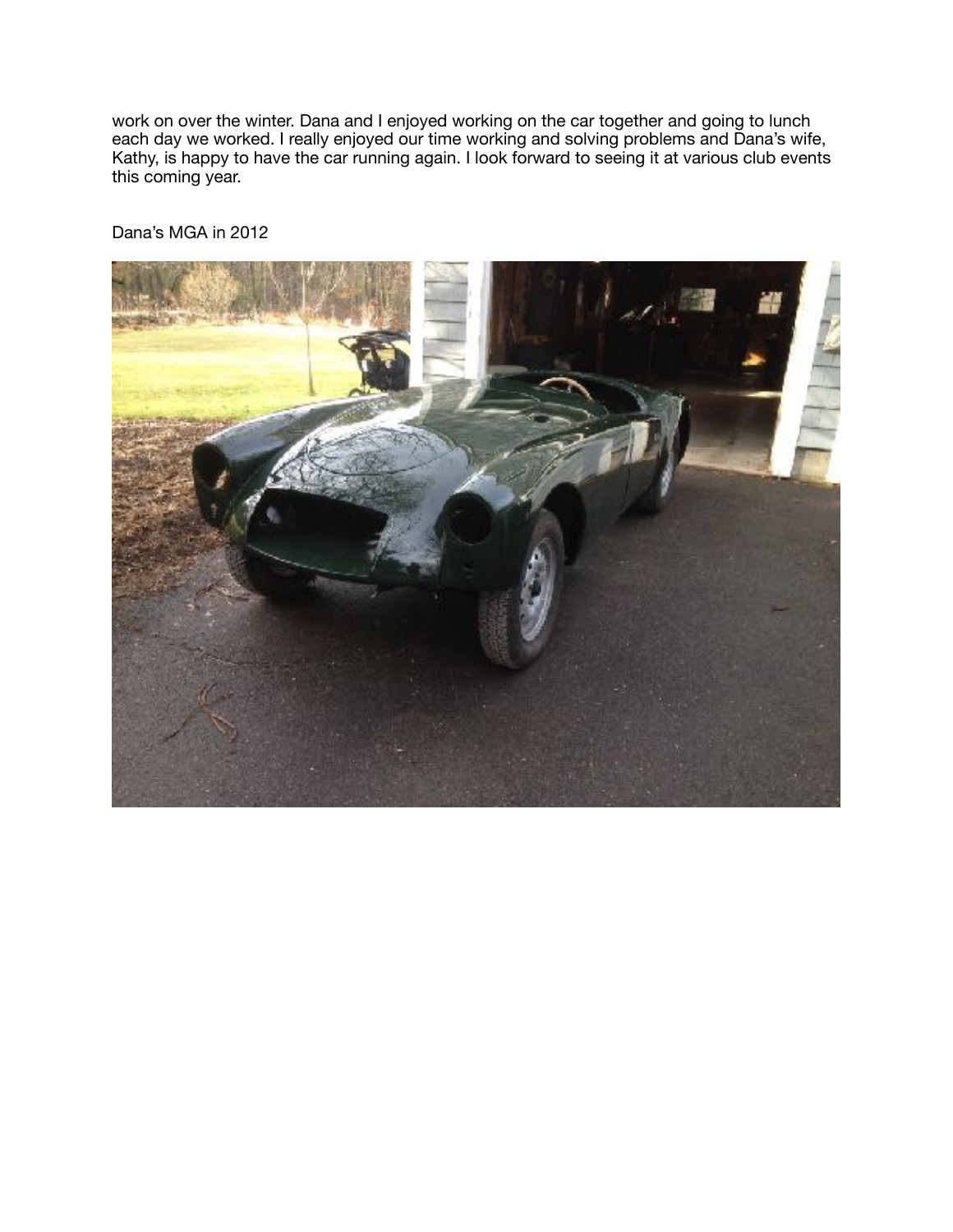

Dana's MGA engine compartment (partially done)